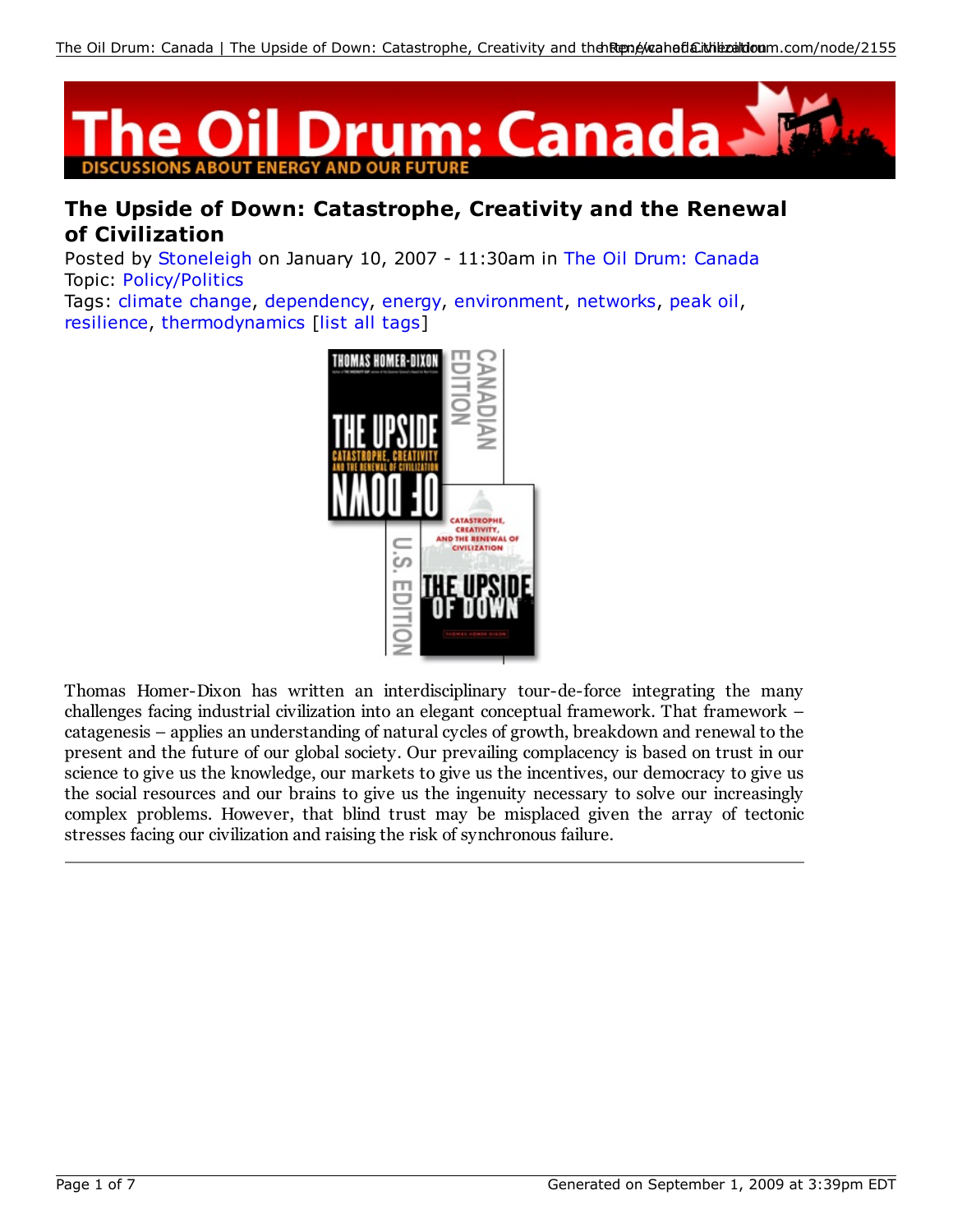The Oil Drum: Canada | The Upside of Down: Catastrophe, Creativity and theh Rtene blanda Citvile zaldoum.com/node/2155



*Thomas Homer-Dixon*

## **The Thermodynamics of Empire**

The thermodynamics of empire is an underlying theme in Homer-Dixon's discourse, particularly in relation to ancient Rome, although parallels are drawn with the present day. Homer-Dixon has a talent for vividly illustrating his descriptions of Rome's dominance and subsequent decline with examples from his own travels and experiences – from calculating the land required to support the building of the colosseum to observing the deteriorating quality of the limestone deposits lining a Roman aqueduct in southern Gaul, to discussing the large error margins built into Roman engineering and their consequences for resilience.

Rome's success depended on its ability to extract energy surpluses, in the form of food, from the imperial territories and concentrate them at the centre, where they enabled the development of a tremendous degree of organizational complexity. However, the EROI of imperial energy tributes declined over time to the point where the complexity of the centre could no longer be maintained without drastic action being taken. That action – an elaborate, highly intrusive and draconian regime of taxation in kind - was taken during the rule of the emperor Diocletian, but its rejuvenation of the empire's fortunes proved to be temporary as stressors continued to build against an empire declining in resilience as it burned through its own capital – productive farmland and peasantry. Eventually, "the empire could no longer afford the problem of its own existence". Homer-Dixon argues that industrial civilization may be approaching the exhaustion of its means of supporting its current level of complexity, and that we too may be faced with making adjustments comparable to those made in the fourth century. However, these measures could represent merely a temporary reprieve unless we conceive of different organizational principles addressing our own stressors.

## **Stressors, Multipliers and Negative Synergy**

Homer-Dixon identifies, and discusses at length, five major tectonic stresses – population growth, energy depletion and declining EROI, environmental degradation, climate change and financial instability. In addition, he discusses the effect of two multipliers – the escalating destructive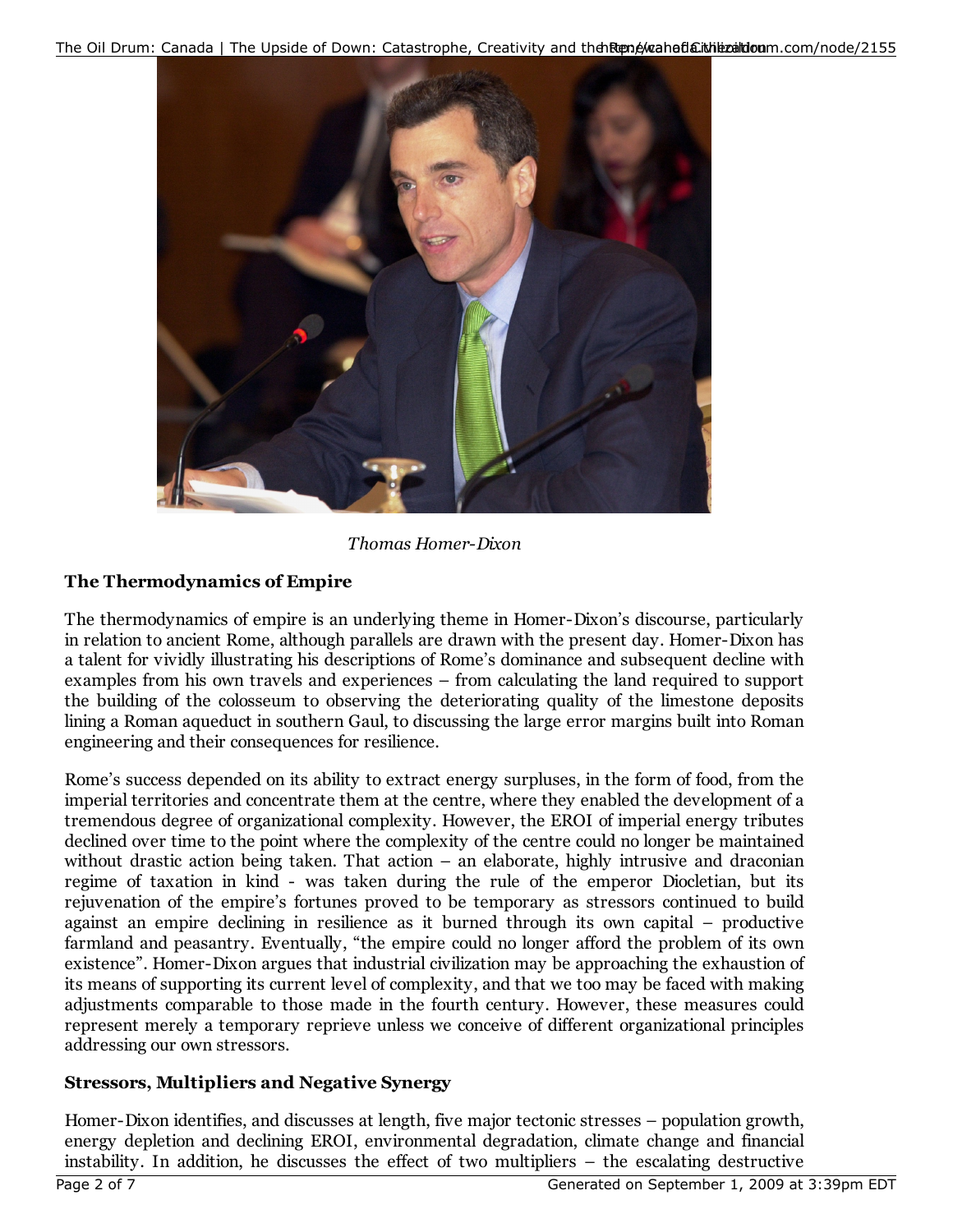The Oil Drum: Canada | The Upside of Down: Catastrophe, Creativity and theh Rene Manaflaith biland com/node/2155

power of small groups and the rising speed and connectivity of our socioeconomic system – and the potential for negative synergy between them. Our management approach to dealing with the problems facing us adds additional layers of complexity to what is arguably already a cumbersome, rigid and dysfunctional governance system declining in resilience. Homer-Dixon argues that delusional optimism and passivity should be replaced with a prospective mind prepared to engage aggressively with a world of risk and uncertainty, in other words that passengers should become drivers.

Connectivity and speed are critical attributes of complex systems and consistent themes throughout *The Upside of Down*. Both positive and negative effects are demonstrable, although the positive effects have been given far more attention in the media as they have formed a major justification for globalization.

Together, greater connectivity and speed often make economies and societies more resilient to shock because they can respond faster and draw from their larger networks a wider range of skills, resources, capital and goods and services.

The downside to connectivity and speed - neglected in the popular discourse – is well explored here, where it is a key to understanding the potential for synchronous failure. Homer-Dixon illustrates his point dramatically with a near-miss personal experience of traffic moving at high speed and closely enough together for there to be effective connections between the various elements. Failure of one element in such a tightly coupled system can quickly lead to a cascading failure, such as a major highway accident at speed or cascading financial contagion. Where systems are intimately linked, disturbances can propagate over great distances and have potentially devastating impacts that would not have been possible had the components remained isolated. Connectivity can therefore lead to systems which are less resilient instead of better able to tolerate disturbances. Moreover, tight coupling can lead to unanticipated emergent properties, such as feedback loops, requiring complex new management systems with their own attendant costs.

Negative synergy, which Homer-Dixon discusses with reference to an extremely intense fire near San Bernardino, involves a confluence of factors compounding each other's negative effects. In the case of the fire, people had moved into an edge zone, dead plant material had built up over time as all fires had been suppressed, and a drought had occurred simultaneously with a beetle infestation that had killed many trees. The result was an intense conflagration far larger than would normally be expected – an event much more difficult for an ecosystem to recover from. Homer-Dixon is concerned that we may be facing a confluence of stressors and multipliers capable of triggering a deep collapse event, which we also may have difficulty recovering from.

### **The Nature of Networks**

The nature of networks can have a significant impact on their vulnerability to disruption. Random networks like the US interstate system have loosely connected nodes each with relatively few links, but scale-free networks - the air traffic network, the internet, food distribution systems, electrical grids - have critical hubs linking to many nodes. Damage to an ordinary node usually has little effect, but damage to a hub can cripple a network. Homer-Dixon points out that as scale-free networks develop greater connectivity, new nodes link preferentially to hubs, making them even more dominant and making the network more vulnerable to intentional disruption. Where networks are tightly linked, as in a modern just-in-time economy, failures can jump system boundaries.

### **Tightly Coupled Socioeconomic Systems and Financial Risk**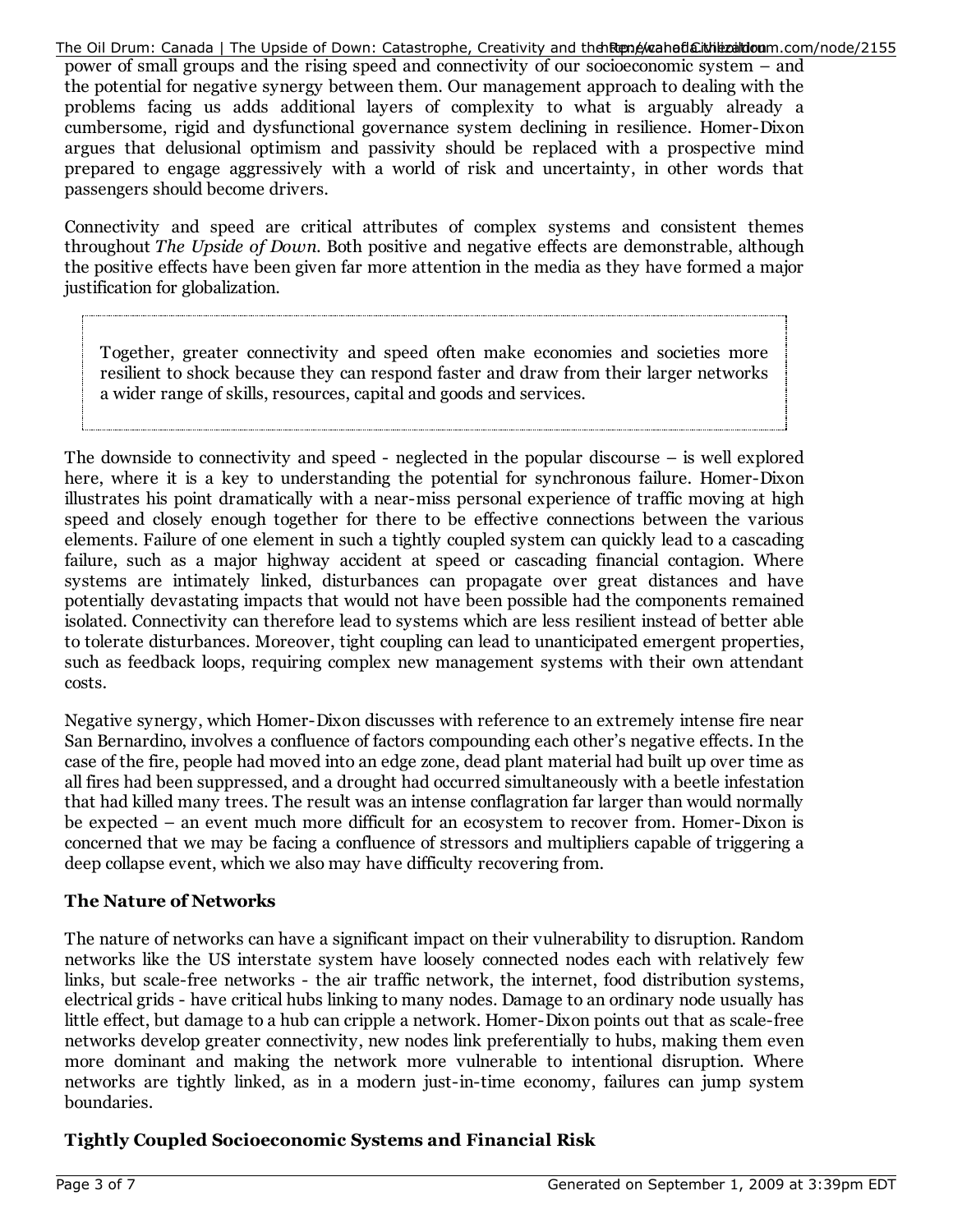The Oil Drum: Canada | The Upside of Down: Catastrophe, Creativity and theh Rene Maahatla Litheizaildioum.com/node/2155

Homer-Dixon quotes George Soros to say that civilizations fall due to a morbid intensification of their own first principles. In the case of global capitalism, the growth imperative is becoming allconsuming in order to maintain demand as production increases.

Since the 1930s, generations of economic policy makers, especially central bankers, have been acutely aware of the dangers of inadequate demand. The grim lesson of the Great Depression has been seared into their minds: a chronic demand shortfall – and the frightening price deflation that accompanies it – can cripple economies, cause unemployment to skyrocket, and catalyze political extremism.

However, the growth imperative conflicts with the imperative to conserve resources and prevent degradation of the environment. Homer-Dixon argues that economic growth, resource use and environmental damage remain tightly coupled, although economic globalization has helped to conceal the consequences of the growth imperative for rich countries.

The stabilizing negative feedback loops of classical economic theory are, in practice, increasingly giving way to destabilizing positive feedback loops as modern communications technologies have increased the ease and pace of transactions and eliminated distance as a factor. Crises can now spiral out of control before policy makers can respond.

Conventional economic theory suggests that capitalist economies will gravitate toward equilibrium….as changing prices for goods and services balance supply with demand. In actual fact, though, like any complex system a capitalist economy can sometimes exhibit unbalanced and capricious behaviour. Instead of acting like a smoothly functioning and predictable machine… it can act more like the planet's climate with its synergies, feedbacks, multiple equilibriums and threshold effects. This is what happened in East Asia in mid-1997, when a self-reinforcing feedback of investment, profit, consumption and more investment flipped overnight to a vicious circle of falling investment, failing banks and crashing consumer demand.

## **Diminishing Marginal Returns to Complexity**

According to Tainter, whom Homer-Dixon interviewed for The Upside of Down, people do not stop choosing to institute complex solutions once they hit diminishing marginal returns to complexity because the problems those solutions are designed to address do not go away. They simply become ever more expensive to solve, until merely maintaining the status quo, amid a series of concatenating problems reinforcing each other in unanticipated ways, consumes a greater and greater percentage of a society's resources. Complex solutions are chosen for their short-term effects without consideration of the longer-term consequences, even when the longterm costs of entrenched solutions can be very high. As more wealth is devoted to old problems, little is left to address new ones, which can lead to generalized dissatisfaction and a loss of legitimacy for the organizing principles of society.

### **Panarchy**

Homer-Dixon's catagenesis – collapse and renewal – builds on the panarchy theory of ecologist Crawford Holling, who was also interviewed extensively for *The Upside of Down*. Panarchy named after Pan, the Greek god of nature – describes adaptive cycles of growth, collapse, regeneration and growth again observed by Holling in his work on forest ecosystems. During the growth phase natural capital is accumulated and growing connectedness helps to maintain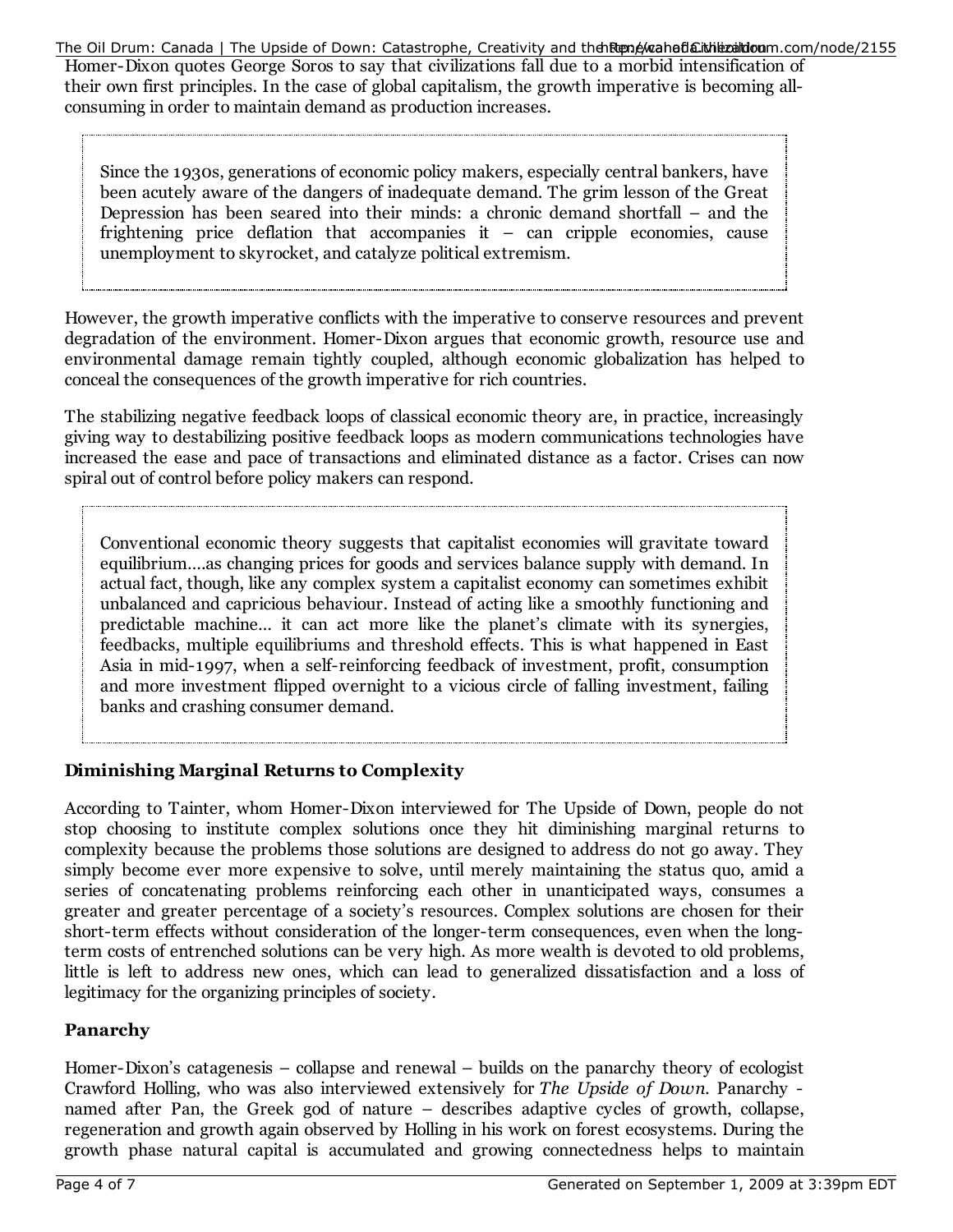This growth phase can't go on indefinitely. Holling implies – very much as Tainter argues in his theory – that the forest's ever-greater connectedness and efficiency eventually produce diminishing returns by reducing its capacity to cope with severe outside shocks. Essentially, the ecosystem becomes less resilient. The forest's interdependent trees, worms, beetles and the like become so well adapted to a specific range of circumstances – and so well organized as an efficient and productive system that when a shock pushes the forest far outside that range, it can't cope. Also, the forest's high interconnectedness helps any shock travel faster across the ecosystem. And finally, the forest's high efficiency makes it harder for it to realize its rising potential for novelty. For instance, the extra nutrients that the forest system has accumulated aren't easily available to new species and ecosystem processes because they're fully expropriated and controlled by existing plants and animals. Overall, then, the forest ecosystem becomes rigid and brittle. It becomes, as Holling says, "an accident waiting to happen."

The parallels with social systems are obvious. James Kunstler has described efficiency as "the straightest path to hell" precisely because when resources are used as efficiently as possible, there is no spare capacity to absorb shocks to the system.

Somehow we have to find the middle ground between between dangerous rigidity and catastrophic collapse. In our organizations, social and political systems, and individual lives, we need to create the possibility for what computer programmers and disaster planners call 'graceful failure'. When a system fails gracefully, damage is limited, and options for recovery are preserved. Also, the part of the system that has been damaged recovers by drawing resources and information from undamaged parts.

According to Holling, adaptive cycles occur at different scales temporally and spatially – from the stream to the forest to the region – and interact each other hierarchically. If cycles at different scales are in different phases, they are able to compensate for each other to some extent and prevent collapse becoming catastrophic. Higher level, slower moving cycles provide stability and resources that can buffer the forest and allow it to recover from collapse more rapidly, while lower level, faster cycles represent a source of novelty and experimentation. The long-term effect of localized collapse – part of the normal process of adaptation and evolution - can be positive as new ecological solutions may evolve and thrive.

Put simply, the catastrophe of collapse allows for the birth of something new. And this cycle of growth, collapse, reorganization, and rebirth allows the forest to adapt over the long term to a constantly changing environment. "The adaptive cycle," Holling writes, "embraces two opposites: growth and stability on one hand, change and variety on the other." It's at once conserving and creative – a characteristic of all highly adaptive systems.

However, where adaptive cycles have become tightly coupled, they can become synchronized – trapped in an extended growth phase together for longer than normal, so that they all peak together and reinforce each other's eventual collapse. Recovery from the resulting deep collapse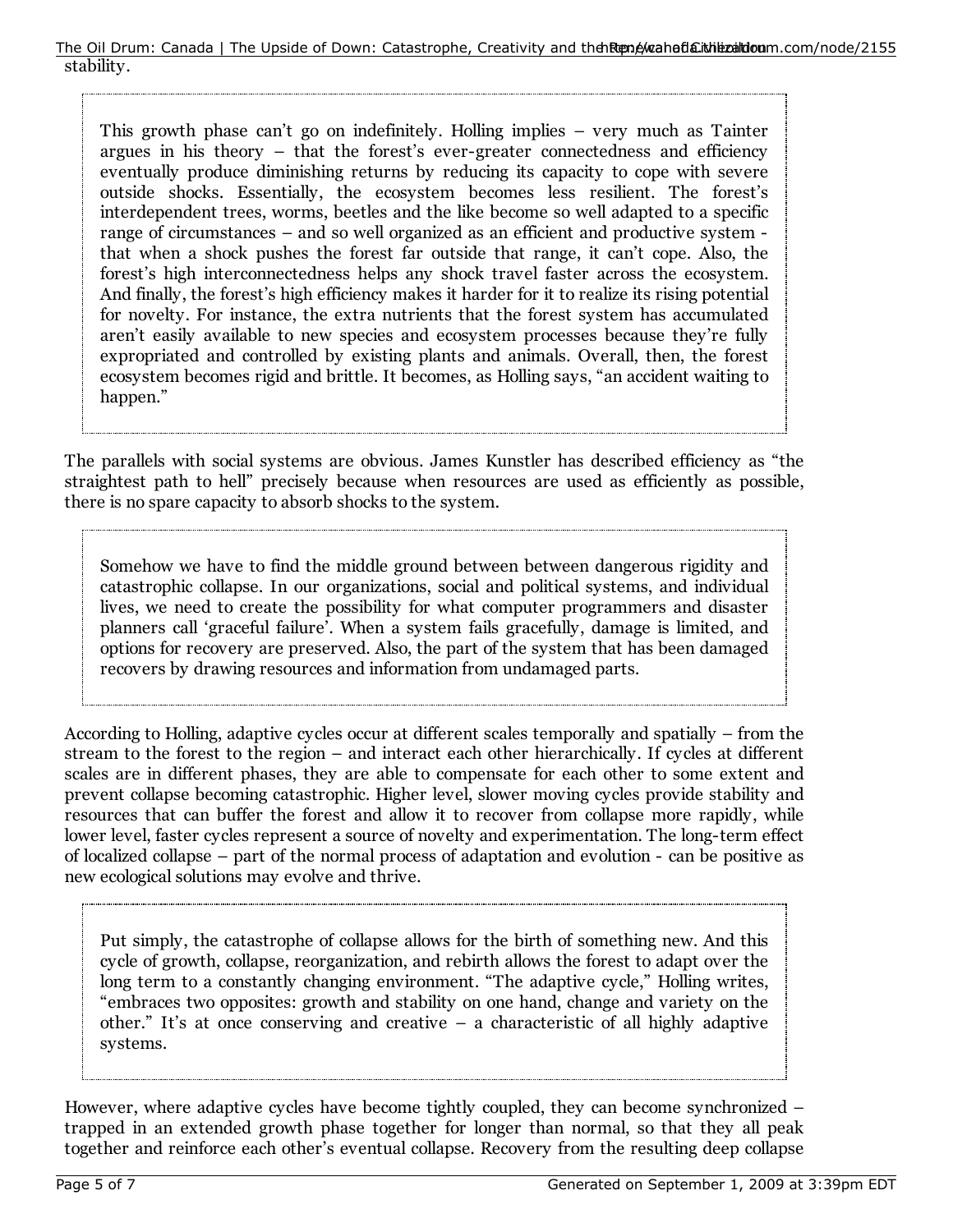The Oil Drum: Canada | The Upside of Down: Catastrophe, Creativity and theh Rene Manaflaith biland com/node/2155

can take much longer, or may not be possible at all. The concept is reminiscent of Tainter's description of group polities evolving together, which effectively enable each other to grow in synchrony for longer than would normally be possible, then collapse simultaneously. Tainter, in his classic work *The Collapse of Complex Societies*, wrote that the globalized economy of nation states potentially represented just such a system.

#### **Catagenesis**

Although acknowledging the possibility of deep collapse, Homer-Dixon holds out hope for catagenesis – renewal through breakdown to a simpler form, followed by the emergence of a novel form of society. He argues that in order to achieve this, we much act to attenuate the tectonic stresses we face in advance so that they will be less likely to result in synchronous failure. We must also loosen the connectivity that binds us into a tightly coupled system in order to build resilience of critical systems like food and energy. There is however, a sharp contrast between resilient systems and efficient systems, in that resilient systems maintain safety margins that look like inefficiency, an example being power grids as they used to be run by engineers as compared with deregulated power grids run by accountants anxious to eliminate all unnecessary spending. Homer-Dixon makes a strong case for the reintroduction of relative self-sufficiency – an important aspect of resilience which has been comprehensively replaced as a guiding philosophy by comparative advantage. However, he expects resistance from vested interests.

Then there are social causes of denial. Probably the most important is the self-interest of powerful groups – corporations, government agencies, lobbyists, religious institutions, unions, non-governmental organizations, and the like – that have vested interests in a particular way of doing things or viewing the world. If outside evidence doesn't fit their worldview, these groups can cajole, co-opt, or coerce other people to deny this evidence. Some groups, of course, will be much more effective in the effort than others, owing to their enormous political and economic power.

The difficulty is that resilience represents an additional cost, which no one appears prepared to bear, especially as it would place them at a disadvantage in relation to others who took no action. In essence, the problem becomes a tragedy of the commons where resilience - a long-term public good - cannot be maintained in the face of short-term self interest in the exploitation of resources at the maximum rate, whether at the level of the individual, the corporation or the nation state.

And because our leaders hardly ever think about resilience, we keep doing things that make our lives progressively less resilient – we pile on more debt, build tract housing over our finest crop land, develop addictions to distant sources of energy, become so specialized that we can't take care of ourselves when everyday technologies fail, and fill every nook and cranny of our days with so much junk information and pointless running around that we don't have time to reflect on what we're doing or where we're going.

#### **Recommendation**

*The Upside of Down* is an essential read for anyone interested in understanding the converging stresses of the twenty-first century and the potential implications for our current way of life. Homer-Dixon possesses a rare ability to connect disparate fields of enquiry in a clear, concise and profound manner, and to bring the resulting discussion to life. There are too few books which take a truly interdisciplinary approach and place current issues in their complex context – this is one of the best available.